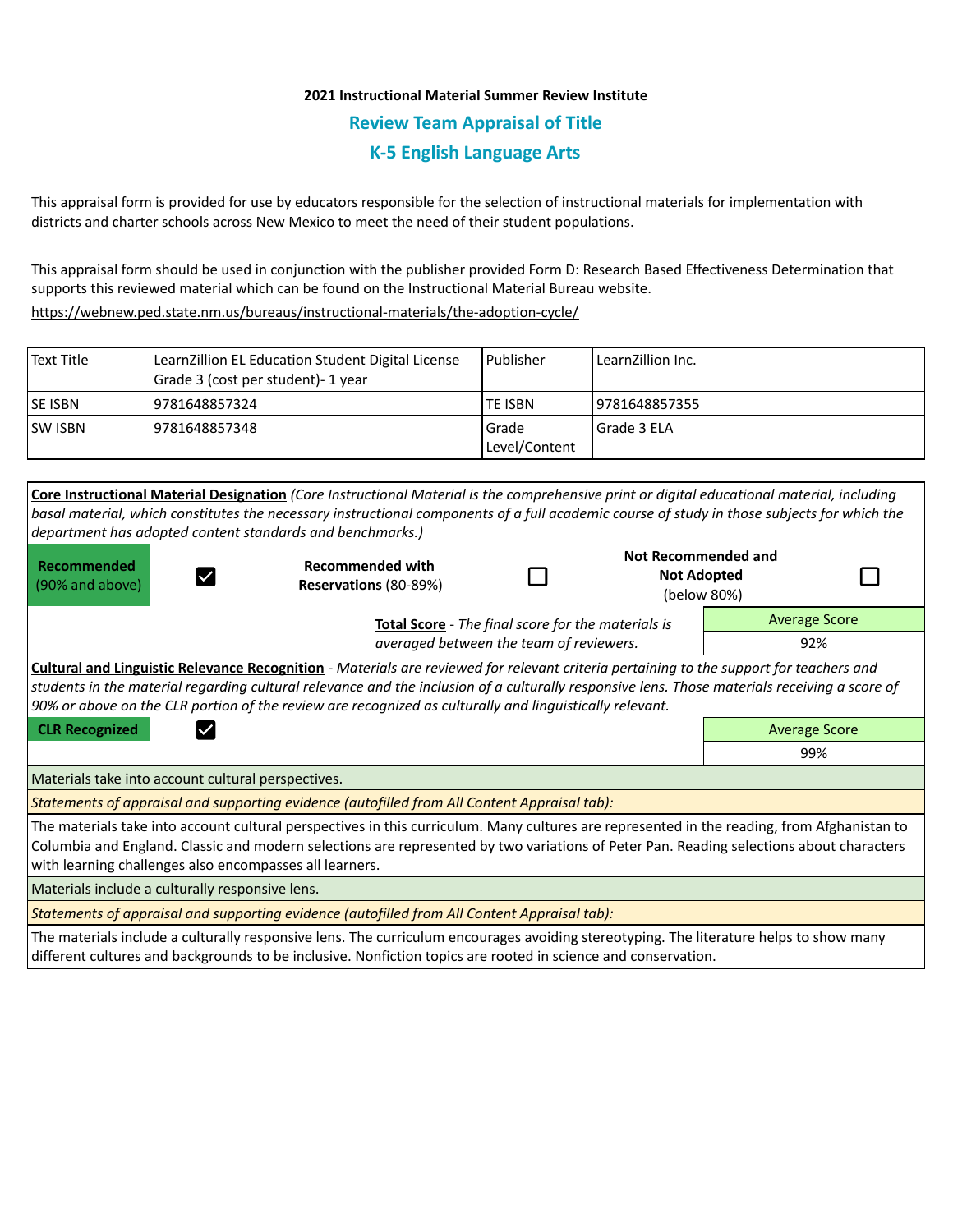**Standards Review** *- Materials are reviewed for alignment with the state adopted content standards, benchmarks and performance standards.*

Average Score

89%

Materials align with grade level ELA standards overall.

*Statements of appraisal and supporting evidence:* 

The materials in the curriculum align with the standards. The reading material throughout all four modules is varied to meet the levels of all students and the content it addresses. Passages are from a variety of genres, to include short story, poetry, novel, and drama. Assessments are grade level appropriate to include multi-paragraph writing and text-based questions and responses. All assessments accurately reflect the standards being taught in the lessons for alignment. Informal assessments take place during each unit, allowing access to see the growth and/or mastery of concepts.

Materials align to reading standards.

*Statements of appraisal and supporting evidence:* 

The materials align to the reading standards. Students read grade level appropriate texts to include a novel, non-fiction research articles, a short drama, poetry, and short stories. The text selections are strong throughout, but there is a need for greater depth to fully address the foundational reading standards. The tasks provide real world application to show various parts of the world and how they relate to students. Students are given the opportunity to collaborate and work together to model discussions using the discussion norm anchor charts provided about texts in each unit. Students also have the option to discover their own reading selections in the independent reading assignments. Lists for required and suggested reading materials are included that reflect grade level appropriate texts. Texts reflect many cultures present in New Mexico.

Materials align to writing standards.

*Statements of appraisal and supporting evidence:* 

The materials align with grade level standards. The students follow the best practices of using the writing process. Students write in varied writing modes to include a narrative, letter writing and formatting, revising a script, creating a PSA, and a book with multiple parts. In the writing assignments, they cover both narrative and research writing. Assignments are real world; for example, students explain a problem with water consumption and they create a solution to present in a PSA. Students research frogs to create a short essay and then create a game to play in the classroom. Student support for high need learners are embedded in each lesson with specific directives as well as anchor charts, writing checklists, and graphic organizers.

Materials align to speaking and listening standards.

*Statements of appraisal and supporting evidence:* 

The materials align with grade level speaking and listening standards. The modules include discussion anchor charts emphasizing best practices in listening. Students are asked to repeat ideas heard from their peers to show comprehension. Protocols are provided for students to refer to and practiced when interacting with their peers and teacher. Students work together in discussion to create a water conservation PSA. They plan using the writing process best practice and record their script to share with the class. This is a real world application and a valid use of technology in the classroom.

Materials align to language standards.

*Statements of appraisal and supporting evidence:* 

The materials align with grade level language standards. Each module contains many opportunities to collaborate, share, and refine their language skills. Throughout each of the modules, scaffolds are provided for EL and other high need learners. Affix charts are utilized for students to help find the meaning of unfamiliar words and are referred to often. Lessons are linked together to reflect the student skill development of standards. This allows students the opportunity to use recently learned knowledge to practice and apply concepts. Vocabulary logs and word walls are frequently used in the units to address both academic and content specific vocabulary.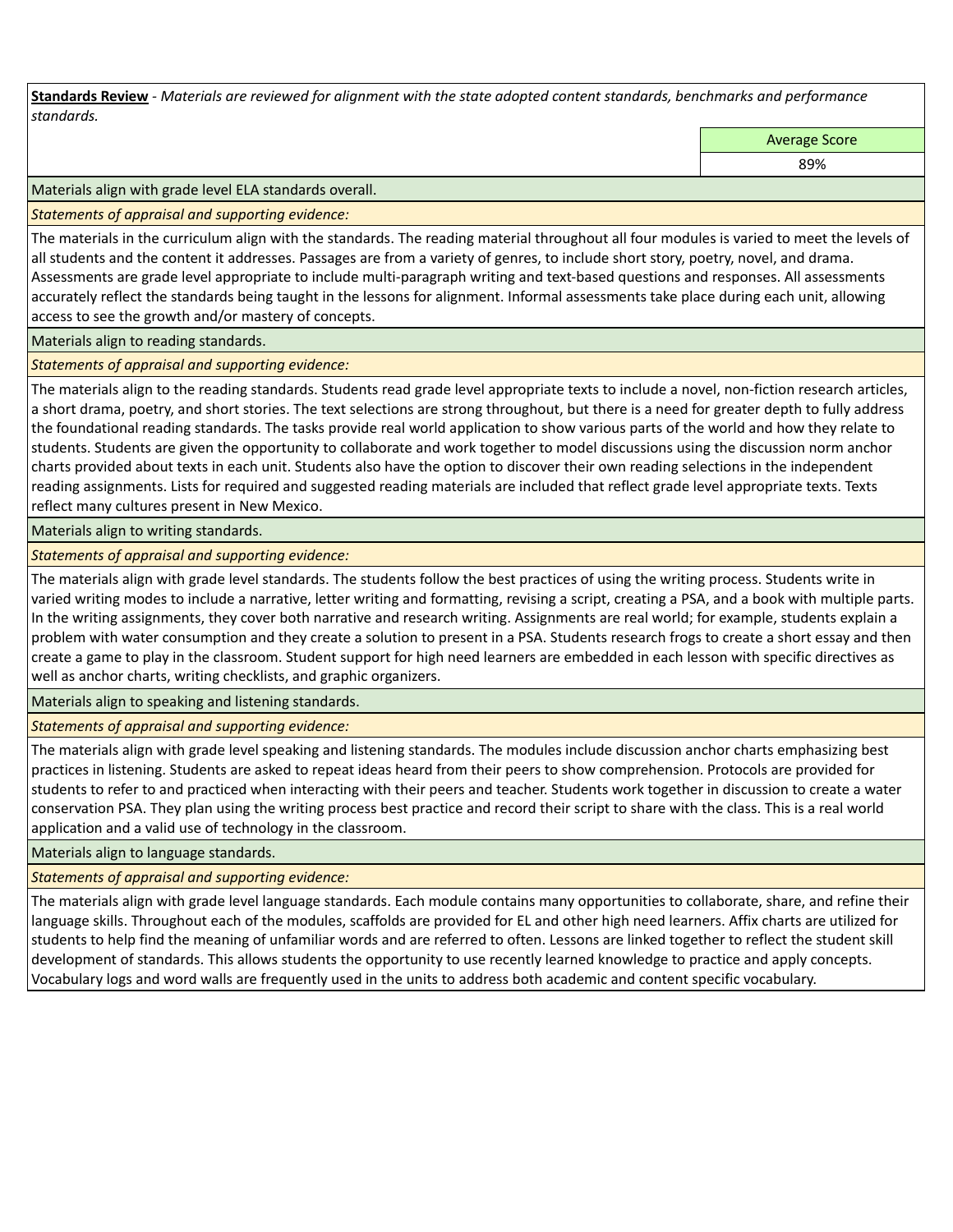**ELA Content Review** *- Materials are reviewed for relevant criteria pertaining to the support for teachers and students in the specific content area reviewed.*

Average Score

97%

Materials provide sequential, cumulative instruction and practice opportunities for a full range of foundational skills.

*Statements of appraisal and supporting evidence:* 

The materials provide sequential, cumulative instruction and practice opportunities for foundational skills. Each module is broken into three units to provide a scaffolded instruction. Assessments build upon skills learned. This model allows multiple entry points to acquire and extend the learning opportunities at any point in the module. The best practice of using the writing process is modeled and utilized in each of the lessons. Graphic organizers are utilized to help organize ideas and to reinforce the structure of the writing mode.

Materials provide a selection and range of high-quality texts worthy of students' time and attention, exhibiting exceptional craft and thought and/or providing useful information.

*Statements of appraisal and supporting evidence:* 

The materials provide a selection and range of high-quality texts worthy of students' time and attention, exhibiting exceptional craft and thought and/or providing useful information. Reading materials are of high interest and relate to students. Real world application of water shortages apply to students in New Mexico and worldwide. Many cultures are represented in the reading, from Afghanistan to Columbia and England. Classic and modern selections are represented by two variations of Peter Pan. Reading selections about characters with learning challenges also encompasses all learners.

Questions in the materials are high-quality text-dependent and text-specific questions. The overwhelming majority of these questions are text-specific and draw student attention to the particulars in the text.

*Statements of appraisal and supporting evidence:* 

The materials present questions that are high-quality text-dependent and text-specific questions. The overwhelming majority of these questions are text-specific and draw student attention to the particulars in the text. When students are asked opinion questions, they are directed to a graphic organizer to write explicitly from the text to support their answers. Students utilize many forms of graphic organizers to track plot, character development, and organizational structure.

Materials provide scaffolding and supports to enable students' learning of English language arts.

*Statements of appraisal and supporting evidence:* 

The materials provide scaffolding and supports to enable students' learning of English language arts in the curriculum. Modules include numerous anchor charts, both for student and teachers to show the synthesis of concepts. Several units are scaffolded to end in a culminating performance task, such as the PSA and the Frog Book. Each of these tasks are broken down and completed in smaller increments. Formal assessment are mid and end unit to show learned concepts. Informal assessments are ongoing and reflect the mid and end assessments to allow for multiple learning opportunities.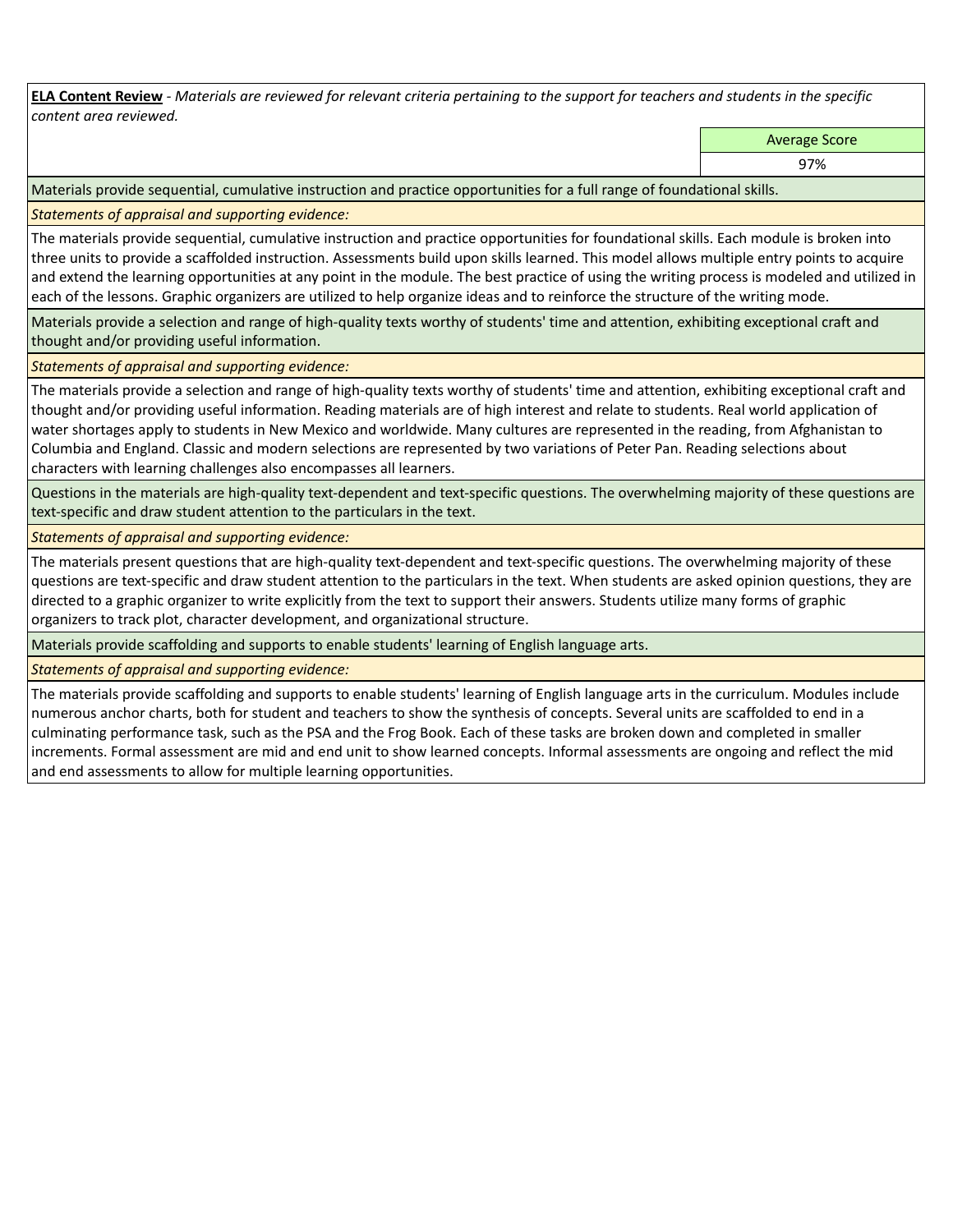**All Content Review** *- Materials are reviewed for relevant criteria pertaining to the support for teachers and students in the material regarding the progression of the standards, lesson structure, pacing, assessment, individual learners and cultural relevance.*

Average Score

99%

Materials are coherent and consistent with the standards that all students should study in order to be college and career ready.

*Statements of appraisal and supporting evidence:*

The materials are coherent and consistent with the standards that all students should study in order to be college and career ready. Reading materials are of high interest and encourage lifelong learners with broad horizons. Students create real world application of a PSA to reflect the journalism field, both with broadcasting and technical support. Students are exposed to print media and research, both valuable in the real world. Students are encouraged to plan, revise, and reflect on their own work. Students critique each other and make corrections as needed on their own work.

Materials are well designed and take into account effective lesson structure and pacing.

*Statements of appraisal and supporting evidence:*

The materials are well designed and take into account effective lesson structure and pacing in the curriculum. Lessons are scaffolded based on skill level of concepts. Time is appropriately planned for the 3rd grade classroom. There are multiple places for all students to enter at their own level to demonstrate growth or mastery. Throughout the modules and units, there are ample opportunities for differentiation. When ELs are asked to write, the curriculum dictates sentences frames.

Materials support teacher planning, learning, and understanding of the standards.

*Statements of appraisal and supporting evidence:*

The materials support teacher planning, learning, and understanding of the standards in the curriculum. Teaching notes are extensive and scripted, allowing for ease in teaching. Anchors and student samples are provided with the majority of assignments. The teaching notes also provide links to documents to the previous units that are applicable to standards taught or currently teaching.

Materials offer teachers resources and tools to collect ongoing data about student progress on the standards.

*Statements of appraisal and supporting evidence:*

The materials offer teachers resources and tools to collect ongoing data about student progress on the standards in the curriculum. Both formal and informal assessments are throughout the units and modules. Rubrics are provided for scoring as well as acceptable examples of student work. Data collected allows for adjustment and reteaching opportunities as necessary.

Materials support effective use of technology to enhance student learning.

*Statements of appraisal and supporting evidence:*

The materials support effective use of technology to enhance student learning in the curriculum. Students research using multiple online documents, and compose their multi-paragraph essays on the computer. Students create a PSA where they write and record a problem and solution involving water usage. Students use both traditional and online writing when creating their frog books.

Materials can be easily customized for individual learners.

*Statements of appraisal and supporting evidence:* 

The materials can be easily customized for individual learners in the curriculum. The extensive teacher notes allow for customization of the tasks for all learners. The use of sentence frames and model studies help students to understand the expectation of the task. Suggested real world applications in the overview provide ideas for the teacher to invite guest speakers or experts; fieldwork and service extensions bring in an application of the learning.

Materials give all students extensive opportunities and support to explore key concepts.

*Statements of appraisal and supporting evidence:*

The materials give all students extensive opportunities and support to explore key concepts. Teaching notes are extensive and scripted, allowing for ease in teaching. Anchors and student samples are provided with the majority of assignments. This model allows multiple entry points to acquire and extend their learning opportunities at any point in the module.

Materials take into account cultural perspectives.

*Statements of appraisal and supporting evidence:*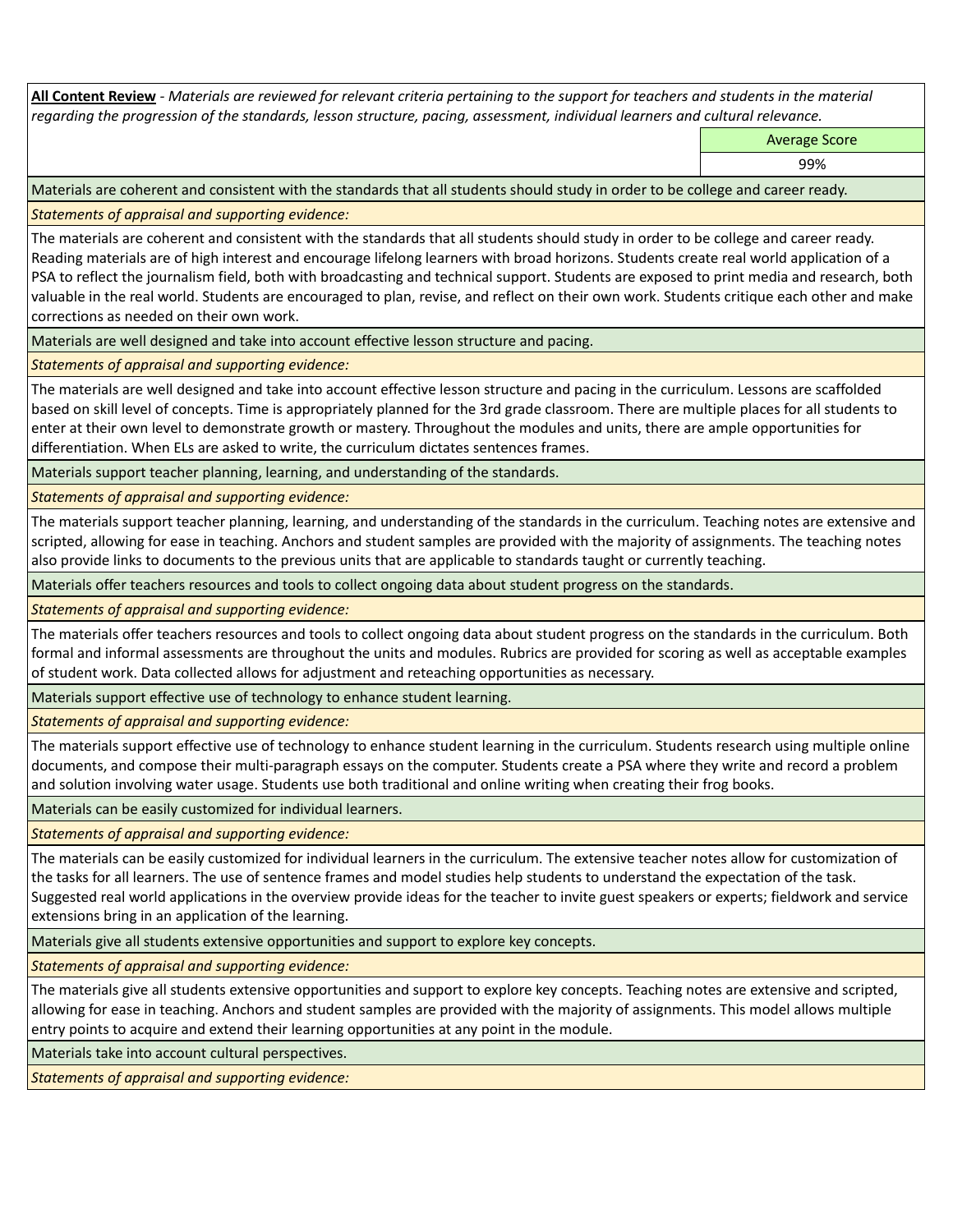The materials take into account cultural perspectives in this curriculum. Many cultures are represented in the reading, from Afghanistan to Columbia and England. Classic and modern selections are represented by two variations of Peter Pan. Reading selections about characters with learning challenges also encompasses all learners.

Materials include a culturally responsive lens.

*Statements of appraisal and supporting evidence:*

The materials include a culturally responsive lens. The curriculum encourages avoiding stereotyping. The literature helps to show many different cultures and backgrounds to be inclusive. Nonfiction topics are rooted in science and conservation.